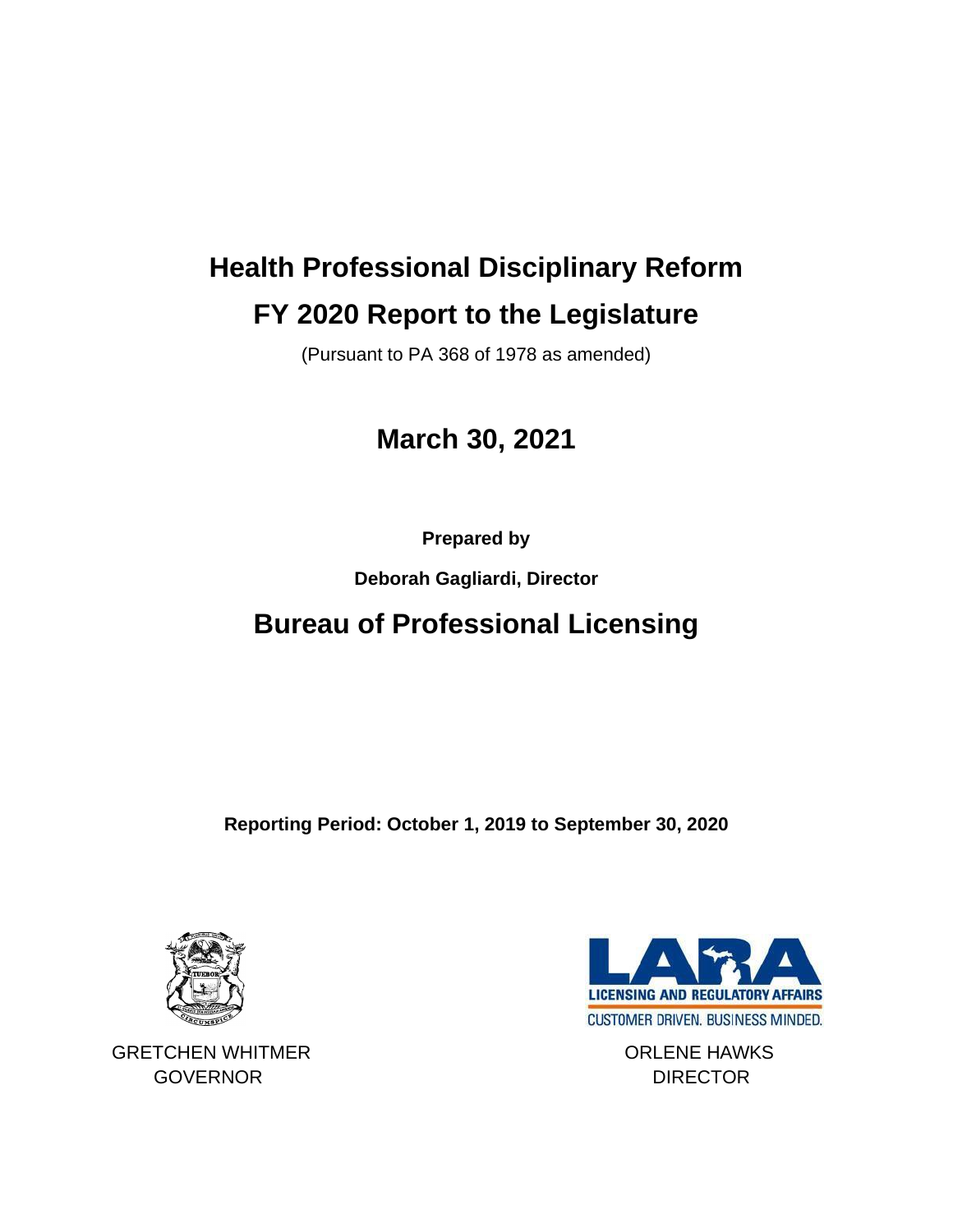#### **Table of Contents**

| Section 1: Summary of Legislative Reporting Requirements3 |
|-----------------------------------------------------------|
|                                                           |
|                                                           |

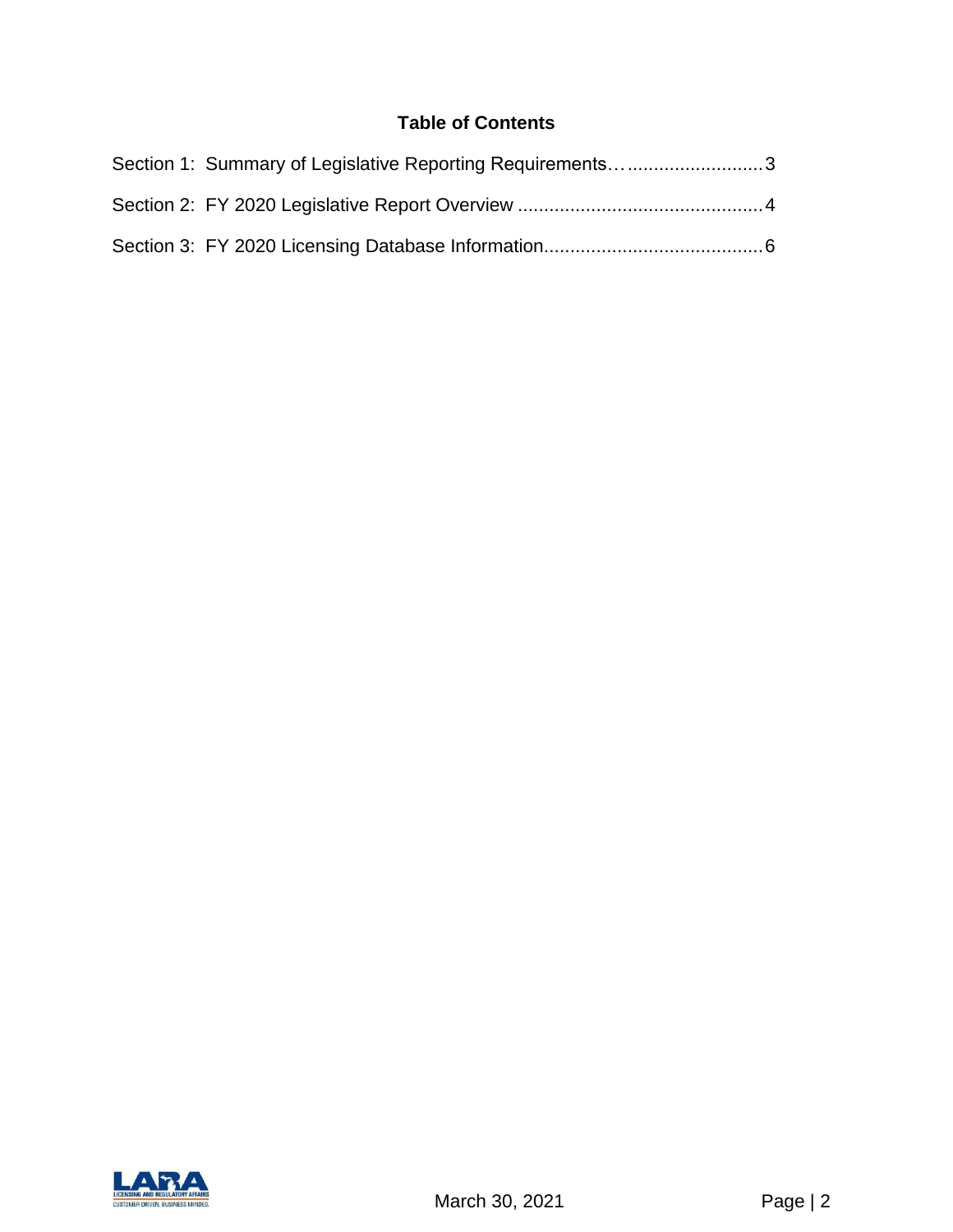#### <span id="page-2-0"></span>**Section 1: Summary of Legislative Reporting Requirements**

The reports in Section 2 and Section 3 fulfill the legislative reporting requirement pursuant to MCL 333.16241(8)(a), (b), (c), (d) and (e), with minor exception. These regulations require the Bureau of Professional Licensing to report, the following:

- Investigations Conducted, Complaints Issued, and Settlements Reached (Consent Orders and Stipulations)
- Investigations and Complaints Closed or Dismissed
- Disciplinary Actions Taken (Sanctions), including Final Orders Issued
- Recommendations by Boards and Task Forces
- Number of Cases Granted Extensions
- Extension Granted for Investigations

The following four (4) processes have associated statutory time frames:

1. **Investigation Authorized to Complaint Filed:** This is a 90-day time-period set forth in MCL 333.16231(6). Within 90 days after an investigation is initiated, the Department must do one (1) or more of the following: issue a formal complaint, conduct a compliance conference, issue a summary suspension, issue a ceaseand-desist order, or dismiss the complaint. One 30-day extension, making a total of 120 days, is allowed during this period.

Due to the complex nature of Public Health Code investigations, and because most investigations required an extension, beginning January 1, 2020 the Bureau adopted an alternative metric of completing 75% of investigations within 120 days. BPL currently meets or exceeds this metric.

Not every completed investigation will result in the issuance of a formal administrative complaint; however, the Bureau completes entirely every investigation initiated, with only a few exceptions of terminated investigations at the request of other law enforcement agencies. Investigations not completed are currently not tracked but will be in the future.

- 2. **Compliance Conference Held to Hearing Held:** This is a 60-day time-period set forth in MCL 333.16231a(1) that requires a hearing to be conducted within 60 days after a compliance conference at which an agreement is not reached or after the agreement is rejected by the disciplinary subcommittee.
- 3. **Hearing Record Received by Disciplinary Subcommittee (DSC) to Decision Rendered:** MCL 333.16232(3) requires a disciplinary subcommittee to meet and impose a penalty within 60 days after the receipt of the recommended findings of fact and conclusions of law from a hearings examiner.
- 4. **Investigation Authorized to Disciplinary Subcommittee Rendered Decision:** Pursuant to MCL 333.16237(5), the entire disciplinary process, from the initiation of an investigation to the final decision by the disciplinary subcommittee, must be completed within one year.

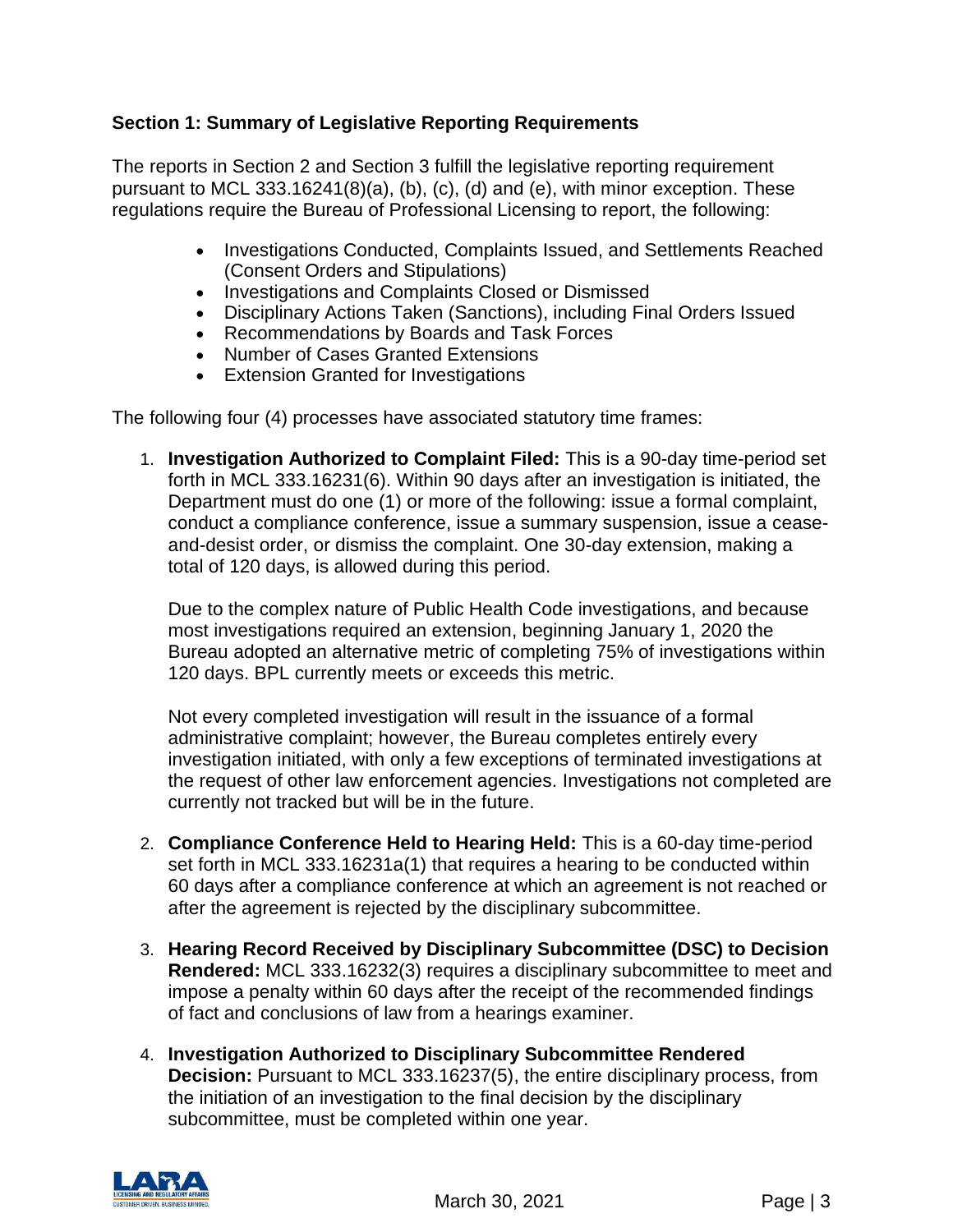#### **Section 2: FY 2020 Legislative Report Overview**

<span id="page-3-0"></span>This report has been prepared pursuant to Public Act 368 of 1978. This act requires that the Michigan Department of Licensing and Regulatory Affairs (LARA) annually report to the legislature all investigations pursued and disciplinary actions taken with health professionals by their respective professional boards under the provisions of Article 7 and Article 15 of the Public Health Code, per MCL 333.16241(8)(a), (b), (c), (d) and (e). This information is summarized in Section 3 of this report, which is compiled from the databases used by the Bureau of Professional Licensing (BPL). The *FY 2020 Health Professional Disciplinary Reform Report to the Legislature* reflects actions taken from October 1, 2019 to September 30, 2020, as a result of Michigan's Health Professional Disciplinary Reform Legislation.

**FY 2020 Data Highlights:** During FY 2020 (October 1, 2019 to September 30, 2020):

#### **The Bureau**:

- Received and processed a total of 5,768 complaints or "allegations",
- Completed 1,807 investigations,
- Issued 1,222 administrative complaints,
- Dismissed or withdrew 360 administrative complaints,
- Summarily suspended 187 licensees.

Allegations and investigation continue to trend up from past years, at a relatively consistent rate of 13% and 11%, respectively, on average – since at least 2017.

#### **The Boards and Disciplinary Subcommittees (DSC)**:

- Issued 81 orders related to licensing matters, including licensure, relicensure, reinstatements and reclassification decisions,
- Accepted 1,006 Consent Orders and Stipulations (Settlements), negotiated by the Department or the Attorney General's staff, on behalf of the Department,
- Issued an additional 261 final orders, with sanctions, when respondents failed to respond to administrative complaints or after a hearing in a contested case,
- The DSC's issued a total of 1,267 final disciplinary orders, with 2,569 sanctions and for 2,648 violations of the Public Health Code.
	- o Sanctions: (More Details in Section 3)
		- Imposed 1,117 fines 88% of all disciplinary orders included a fine,
		- Imposed 1,452 other sanctions on 1,267 disciplinary orders, including but not limited to:
			- 97 reprimands,
			- 737 probations,
			- 54 limitations/restriction,
			- 227 suspensions,
			- 37 revocations and 1 permanent revocation,
			- 126 voluntarily surrendered licensed.

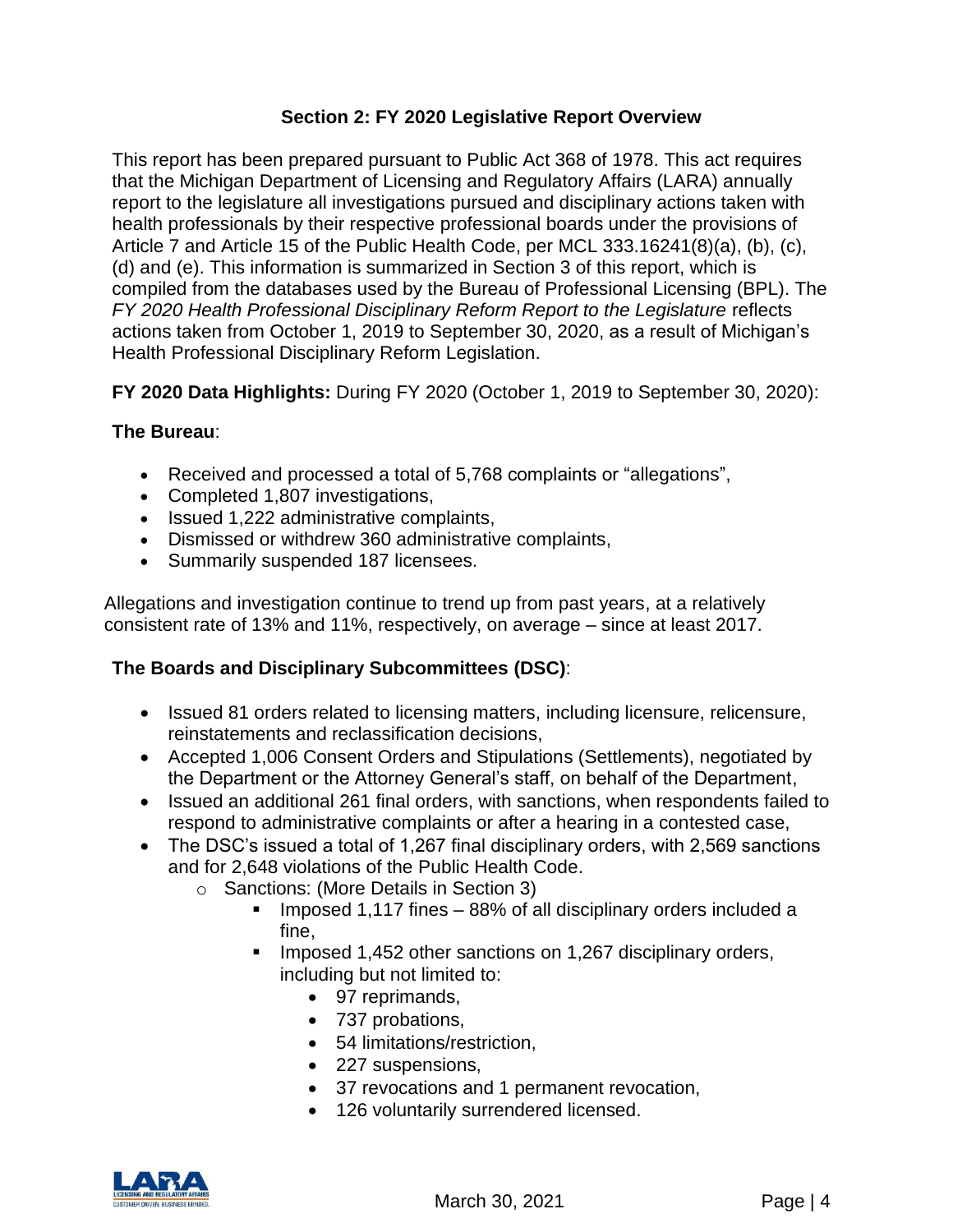- o Violations: (More Details in Section 3)
	- The 1,267 final orders (consent orders and stipulations and final orders) issued by the DSCs represented 2,648 violations of the Public Health Code, including but not limited to:
		- 526 violations of negligence, including impaired conduct, practice or condition (20%),
		- 402 violations of incompetence (15%),
		- 239 violations of lack of good moral character, (9%)
		- 26 violations of sexual misconduct and three (3) violations of sexual misconduct (1%)

BPL is in the middle of a multi-year, four (4) phase conversion from two (2) software/database systems (Licensing 2000 (L2K) and COLA) to a single system (MiPLUS (Accela)) database. The information contained in this report differs moderately in content and presentation from past years due to both the unavailability of some data points due to conversion to MiPLUS and a restructuring of presentation to provide more details and improve representation of statutory reporting requirements.

<span id="page-4-0"></span>The Bureau continues to development broader and more comprehensive reporting capabilities in conjunction with the ongoing conversion to MiPLUS for all regulated professions. These developments will provide for increased information availability in the future, creating the opportunity for improved legislative and public reporting beyond statutory requirements, pursuant to the Governor's executive order for improved transparency and access to information.